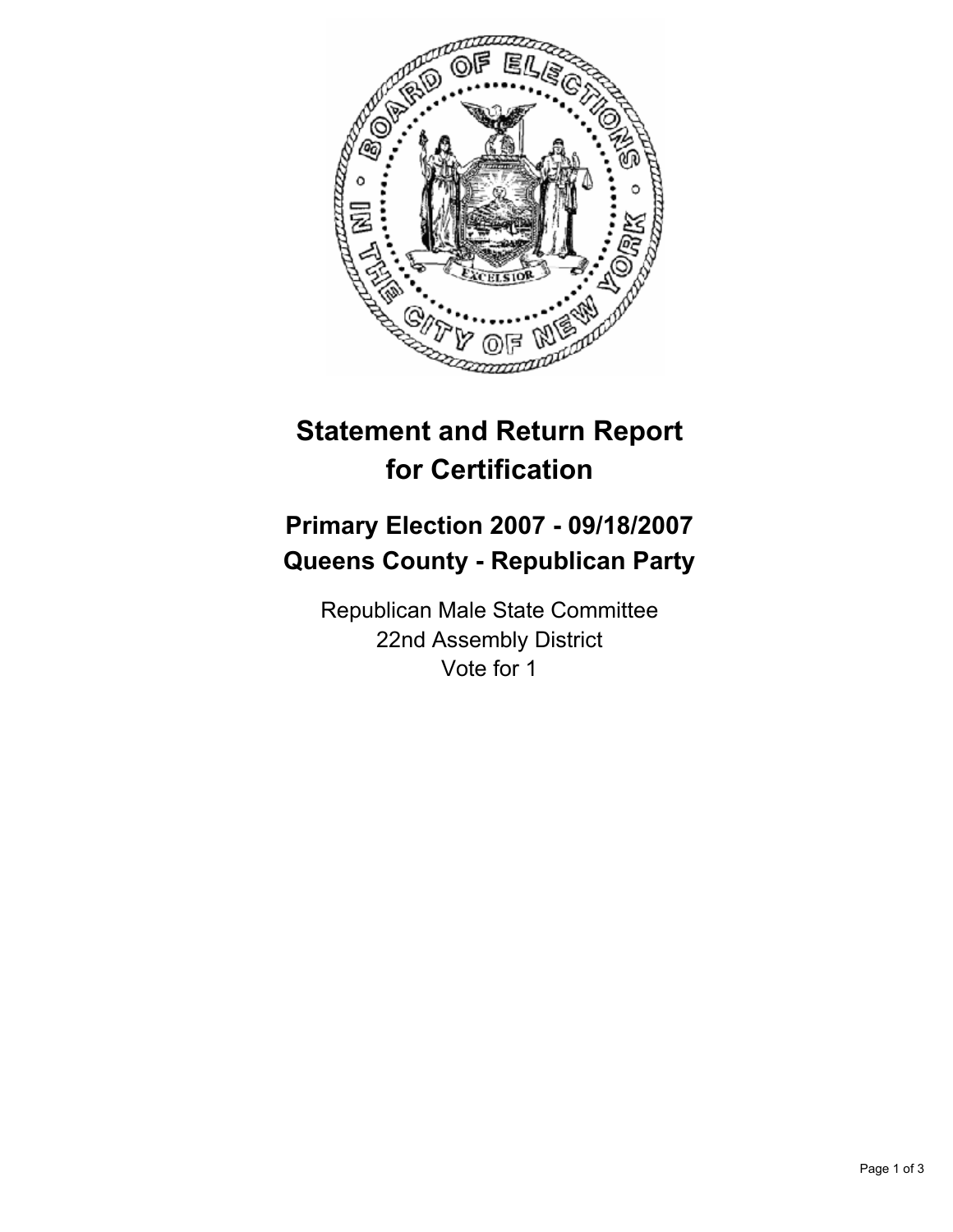

## **Assembly District 22**

| <b>Total Votes</b> | 544 |
|--------------------|-----|
| <b>OLIVER TAN</b>  | 300 |
| PETER A KOO        | 244 |
| AFFIDAVIT          | ◠   |
| ABSENTEE/MILITARY  | 75  |
| <b>EMERGENCY</b>   |     |